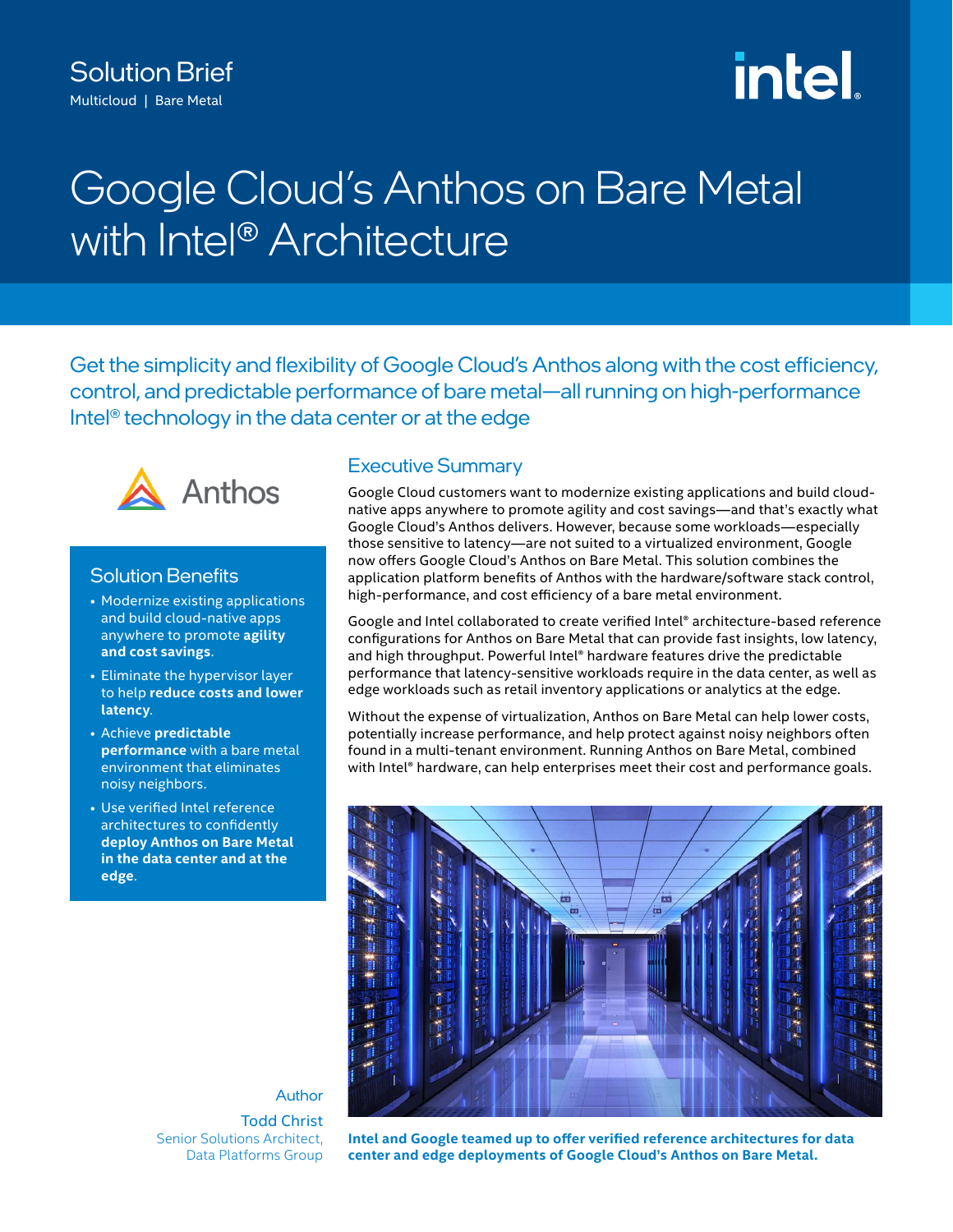## Business Challenge: Virtualization Isn't for Everyone

Typical cloud environments provide users with a virtual machine as the building block for their infrastructure. While this is an incredibly powerful and flexible resource, it abstracts users from directly accessing and making decisions about the hardware—diminishing control over the solution stack components. In addition, a virtualized environment poses several other potential problems:

- Virtualization can increase costs because customers must pay for the hypervisor layer.
- Shared CPU, memory and storage, and network resources can lead to unpredictable performance that can significantly impact large-scale or latency-sensitive workloads like financial transactions.
- Security concerns can arise in a multitenant environment, especially for workloads that must meet stringent data protection and privacy regulations such as those in the healthcare industry.

Bare metal environments can solve many of these issues but can introduce problems of their own, such as having to manually perform lifecycle management, diagnostics, health checks, logging, and monitoring. Enterprises are seeking a way to gain the benefits of bare metal without the management drawbacks.

# Solution Value: Cost Efficiency, Control, Ease of Deployment—and Performance

Using Anthos, customers can begin—or accelerate—their journey to a true hybrid cloud, and eventually to a multicloud solution. Both in the cloud and on-premises, Anthos lets customers take advantage of modern cloud-native technologies like containers, serverless computing, service meshes, and consistent policy management.

By removing the costs and latency associated with the hypervisor layer, Anthos on Bare Metal lets customers costeffectively run even computationally intensive applications like big data analytics and machine learning. Customers can take advantage of Anthos benefits—centralized management, increased flexibility, and developer agility—even for demanding applications. Customers can also choose the OS and a hardware configuration that suits their workloads.

Anthos on Bare Metal ships with built-in networking, lifecycle management, diagnostics, health checks, logging, and monitoring to simplify management and deployment. Anthos enables up to a 55 percent increase in platform operations efficiency.[1](#page-4-0) Use cases for Anthos on Bare Metal include data center workloads like machine learning and in-memory databases, as well as edge workloads such as analytics at the edge. Even for edge deployments, Anthos on Bare Metal lets customers use the Google Cloud Console to manage all applications deployed to Anthos edge locations. And whether in the data center or at the edge, the Intel reference architectures for Anthos on Bare Metal help ensure workloads run optimally.

Anthos (whether on bare metal or not), provides these additional benefits:

- **Flexibility.** Enables unified cloud-resource management, seamless application portability, and data mobility across cloud environments, on premises, and with public cloud providers (including Google Cloud, Amazon Web Services, and Microsoft Azure), all enabled by Intel architecture.
- **Scalability.** Helps customers securely and reliably scale, manage, and extend workloads from enterprise to cloud, without the need for reconfiguration, application changes, or testing.

The Anthos ecosystem includes Google Cloud's app modernization platform, Cloud Run. This platform provides custom machines types, virtual private cloud networking, and integration with existing Kubernetes‐based solutions. Cloud Run for Anthos provides a flexible serverless development platform on Google Kubernetes Engine. Cloud Run for Anthos is powered by Knative, an open source project that supports serverless workloads on Kubernetes. Cloud Run is also available as a fully managed serverless platform, without Kubernetes. Customers can take advantage of Cloud Run for Anthos to further improve the application management lifecycle.

# Solution Architecture: Anthos on Bare Metal in the Data Center

Data volumes are growing. Machine learning is becoming a part of many enterprise processes. Faster analytics insights help drive competitive edge. Stringent security requirements demand fast encryption and decryption. These trends mean that many data center workloads can benefit from an infrastructure characterized by predictable, low-latency performance. Anthos on Bare Metal, enabled by the latest Intel® technologies, can provide what these data center workloads need. The data center Intel reference architecture for Anthos on Bare Metal is shown in Figure 1, while [Table 1](#page-3-0) provides the full bill of materials. This reference architecture is suitable for realtime analytics, machine- and deep-learning, video streaming, and other latency- and performance-sensitive workloads.



**Figure 1.** Anthos on Bare Metal in the data center runs on 2nd Gen Intel® Xeon® Scalable processors, Intel® Optane™ persistent memory, and other hardware innovations from Intel.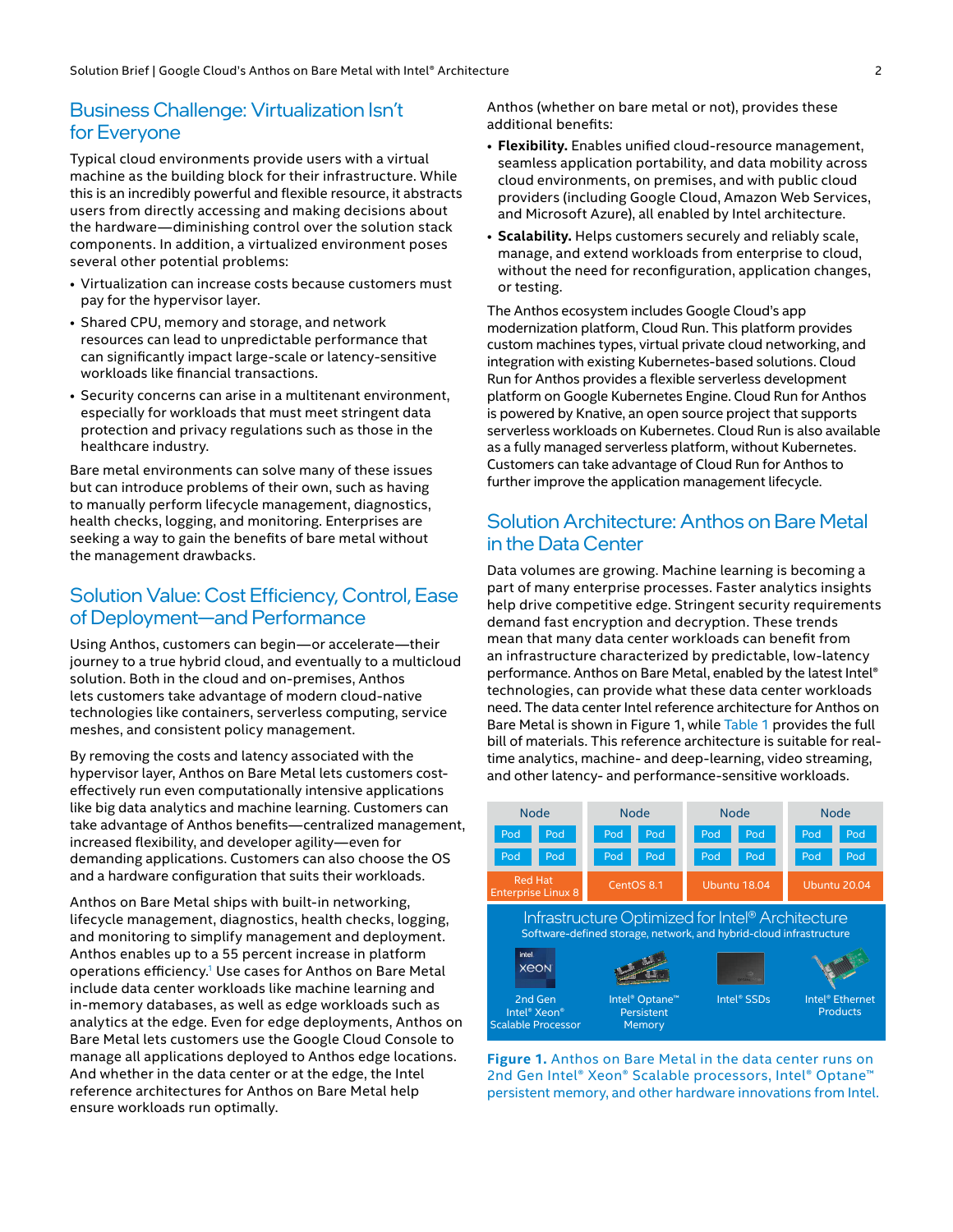Solution Brief | Google Cloud's Anthos on Bare Metal with Intel® Architecture 3 3

For the data center reference architecture, the Intel® Xeon® Gold 6240Y processor (2.6 GHz, 18 cores) provides an optimized balance of price and performance in a mainstream data center configuration. This processor supports several Intel technologies that can boost performance, including:

- **More memory, fast storage** with Intel® Optane™ persistent memory (PMem) in Storage over App Direct Mode. Intel Optane PMem offers high density—up to 512 GB per module—and persistence. Organizations can use PMem to cost effectively expand the capacity of available memory or higher quantities of "hot" data available for in-memory databases, analytics, and other demanding workloads. PMem, along with Intel® Optane™ solid state drives (Intel® Optane™ SSDs), represents a new class of memory and storage technology that helps fill the gaps between DRAM and traditional storage technologies (see Figure 2).
- **Fast deep-learning inference** with Intel® Deep Learning Boost (Intel® DL Boost) and Intel® AVX-512. Intel DL Boost uses Vector Neural Network Instructions to help speed up deep-learning inference, by combining three instructions into a single instruction.



**Figure 2.** Intel® Optane™ technology helps fill the gap between DRAM and traditional storage technologies such as 3D NAND and hard disk drives.

# Solution Architecture: Anthos on Bare Metal at the Edge

Customers with edge applications can also benefit from a verified, Anthos-ready reference architecture for Anthos on Bare Metal. For example, a retail store might use an affordable, small-footprint Intel® NUC to run its store inventory application. Industrial use cases are also possible, such as gathering Internet of Things data and analyzing it at the edge to reduce the amount of data sent to Anthos deployments in the data center or cloud.

Anthos on Bare Metal provides the deployment and management platform for these edge applications, just as it does for workloads hosted in the data center. The edge Intel reference architecture for Anthos on Bare Metal is shown in Figure 3, while [Table 2](#page-3-1) provides the full bill of materials.

# At the Edge 10th Gen Intel® Core™ i7-10710U Processor

#### Up to 4.7 GHz, 6 cores Intel® UHD Graphics for 10th Gen Intel® Processors



**Figure 3.** Anthos on Bare Metal at the edge runs on 10th Generation Intel® Core™ processors and includes other Intel technologies that boost performance and manageability.

For the edge reference architecture, the 10th Generation Intel® Core™ i7-10710U processor (up to 4.7 GHz, 6 cores) provides excellent performance in an edge environment. This processor supports several advanced Intel technologies that can improve performance and manageability, including the following:

- **High-speed graphics** with Intel® UHD Graphics for 10th Generation Intel® processors. This integrated graphics processor is a GPU built into the processor. Integrated graphics hardware doesn't use a separate memory bank for graphics/video. Instead, the GPU uses system memory that is shared with the CPU. Since integrated graphics is built into the processor, it typically uses less power and therefore creates less heat, which can result in a longer battery life.
- **Further capacity and performance** with the optional addition of Intel® Optane™ Memory H10 with Solid State Storage. This technology combines Intel® Optane™ memory and Intel® QLC 3D NAND storage to deliver a personalized computing experience with a new level of performance and large storage capacity.

# Sizing and Scaling Considerations

Building an Anthos on Bare Metal solution has some base requirements, and we offer these recommendations for growth:

- **Data center.** In the data center, start with six servers as the baseline, and then grow this deployment up to 18 servers. Once the application requirements have exceeded this size, we suggest a new deployment of six (or more) servers in a separate rack to extend bare metal capacity across the data center.
- **Edge.** Edge solutions with Intel NUCs should start with a minimum of four systems and can grow up to 12 NUCs in design. Beyond 12 NUCs, consider moving to an Intel® Xeon® processor platform because that will simplify deployment and offer the scalability beyond what a NUC solution can provide.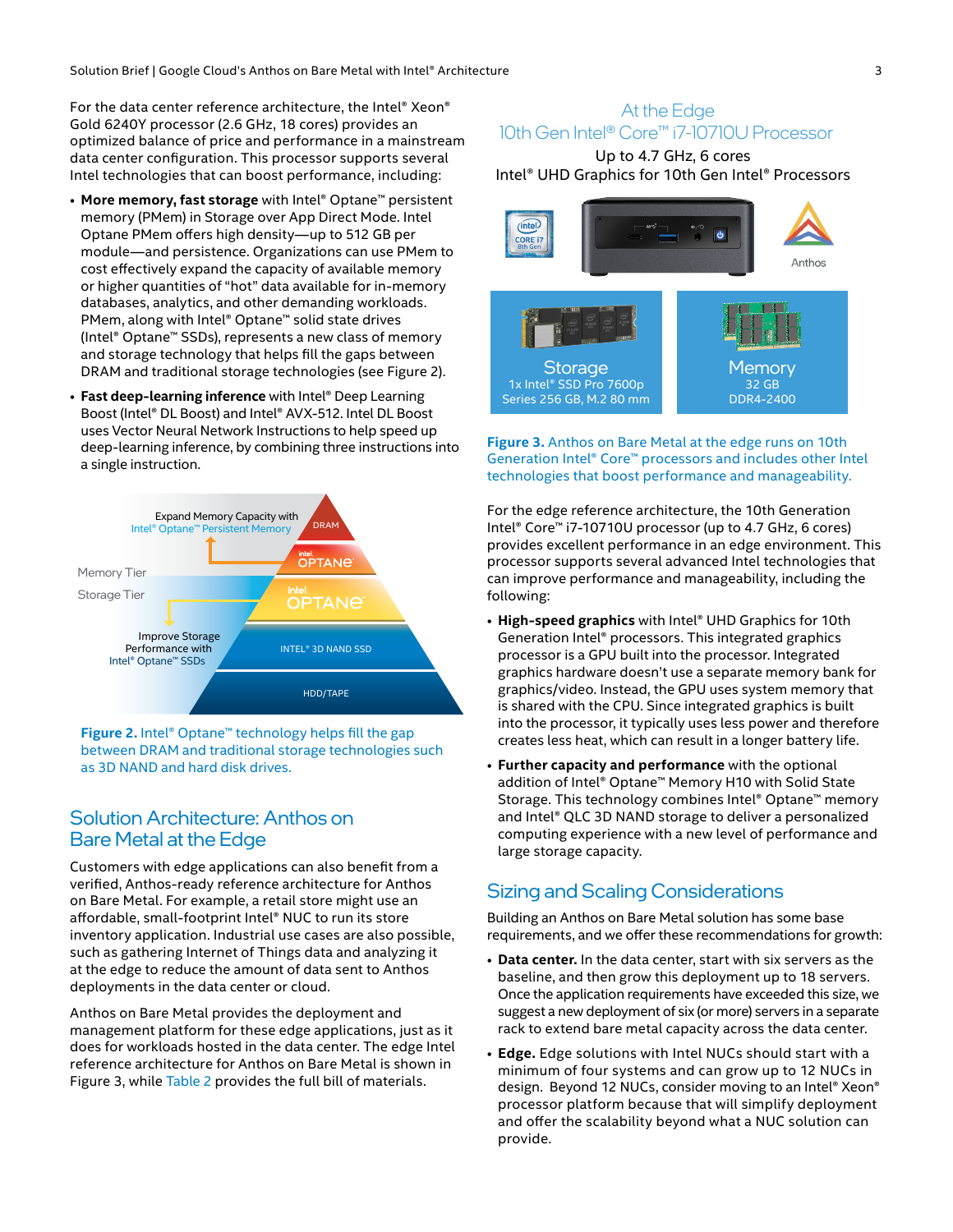#### Solution Brief | Google Cloud's Anthos on Bare Metal with Intel® Architecture 4

#### <span id="page-3-0"></span>**Table 1.** Bill of Materials for Data Center Reference Architecture for Anthos on Bare Metal

|                                           | <b>Item</b>                                              | <b>Model/Spec/Quantity</b>                                      |
|-------------------------------------------|----------------------------------------------------------|-----------------------------------------------------------------|
| Control/Master<br>1 node                  | <b>CPU</b>                                               | 2x Intel® Xeon® Gold 6240Y processor (2.6 GHz 18 cores)         |
|                                           | Memory                                                   | 192 GB memory (12x 16 GB)                                       |
|                                           | <b>Persistent Memory</b>                                 | N/A                                                             |
|                                           | <b>Boot Drive</b>                                        | 2x Intel® SSD DC S4500 240 GB RAID1 (SATA)                      |
|                                           | <b>Storage Drive</b>                                     | N/A                                                             |
|                                           | Network                                                  | 10/25 GbE Intel® Ethernet Adapter X710-DA2 dual port or above   |
|                                           | <b>Management Network</b>                                | 10/25 GbE Intel Ethernet Adapter X710-DA2 dual port or above    |
| Compute/Worker<br>3 nodes - Ceph and Rook | <b>CPU</b>                                               | 2x Intel Xeon Gold 6240Y processor (2.6 GHz 18 cores)           |
|                                           | Memory                                                   | 384 GB memory (24x 16 GB)                                       |
|                                           | <b>Persistent Memory</b>                                 | N/A                                                             |
|                                           | <b>Boot Drive</b>                                        | 2x Intel SSD DC S4500 240 GB RAID1 (SATA)                       |
|                                           | <b>Storage Drive</b>                                     | 3x 3.5 TB Intel® SSD D3-S4510 (SATA)                            |
|                                           | <b>Network</b>                                           | 10/25 GbE Intel® Ethernet Adapter XXV710-DA2 dual port or above |
|                                           | Management Network                                       | 10/25 GbE Intel Ethernet Adapter XXV710-DA2 dual port or above  |
| Compute/Worker<br>2 nodes                 | <b>CPU</b>                                               | 2x Intel Xeon Gold 6240Y processor (2.6 GHz 18 cores)           |
|                                           | Memory                                                   | 384 GB memory (12x 32 GB)                                       |
|                                           | Intel <sup>®</sup> Optane <sup>™</sup> persistent memory | 1 TB (8x 128 GB) in Storage over App Direct Mode                |
|                                           | <b>Boot Drive</b>                                        | 2x Intel SSD DC S4500 240 GB RAID1 (SATA)                       |
|                                           | <b>Storage Drive</b>                                     | N/A (storage on Intel Optane PMem)                              |
|                                           | <b>Network</b>                                           | 10/25 GbE Intel Ethernet Adapter XXV710-DA2 dual port or above  |
|                                           | <b>Management Network</b>                                | 10/25 GbE Intel Ethernet Adapter XXV710-DA2 dual port or above  |

Note: The data center-focused reference design showcases a single control node for simplicity in deployment, but for high-availability, customers can also deploy three control nodes.

#### <span id="page-3-1"></span>**Table 2.** Bill of Materials for Edge Reference Architecture for Anthos on Bare Metal

|                                                            | ltem                   | <b>Model/Spec/Quantity</b>                                                                                                 |
|------------------------------------------------------------|------------------------|----------------------------------------------------------------------------------------------------------------------------|
| Intel <sup>®</sup> NUC 10<br>Performance Kit<br>NUC10i7FNK | CPU                    | 10th Generation Intel® Core™ i7-10710U processor (1.1 GHz default, 4.7 GHz with<br>Intel® Turbo Boost Technology, 6 cores) |
|                                                            | Memory (upgraded)      | 32 GB 2x DDR4-2400 SODIMM                                                                                                  |
|                                                            | Storage and Boot Drive | 1x Intel® SSD Pro 7600p 256 GB, M.2 80 mm (3D NAND, tri-level cell, PCIe 3.1 x4, NVMe)                                     |

# Conclusion

Google Cloud's Anthos on Bare Metal customers value stellar and predictable performance, enhanced security and reliability, and access to recent technology innovations. They get all of this and more using the bare metal reference architectures for data center and edge, based on the latest Intel technology.

The global bare metal cloud market is expected to grow from USD 5.7 billion in 2020 to USD 26.2 billion by 2025, at a compound annual growth rate of 38.4 percent.<sup>[2](#page-4-1)</sup> The collaboration between Intel and Google on the Anthos on Bare Metal launch will open a wide array of new use cases for industries that have not yet adopted a cloud first approach, but can now benefit from the same technologies available on Google Cloud. From the data center to the edge, Intel's reference architectures for Anthos on Bare Metal can help accelerate customer and partner adoption of Anthos on Bare Metal.

# Software Innovation from Intel for Anthos on Bare Metal Users

Intel helped develop the PMEM-CSI operator, which facilitates deploying and managing the PMEM-CSI driver on a Kubernetes cluster. This operator is based on the tCoreOS operator-sdk tools and APIs.

PMEM-CSI is a [CSI](https://github.com/container-storage-interface/spec) storage driver for container orchestrators like Kubernetes. It makes local persistent memory (such as Intel Optane PMem) available as a filesystem volume to container applications. It can currently utilize non-volatile memory devices that can be controlled via the [libndctl utility library.](https://github.com/pmem/ndctl) All of the source code required to build PMEM-CSI is available under open source licenses. The source code files identify which external Go modules are used. Binaries are distributed as container images on DockerHub.

For more information, read [Introduction to PMEM-CSI](https://intel.github.io/pmem-csi/latest/README.html)  [for Kubernetes](https://intel.github.io/pmem-csi/latest/README.html), [Application examples](https://intel.github.io/pmem-csi/latest/examples/readme.html), and [Persistent](https://pmem.io/)  [Memory Programming](https://pmem.io/).